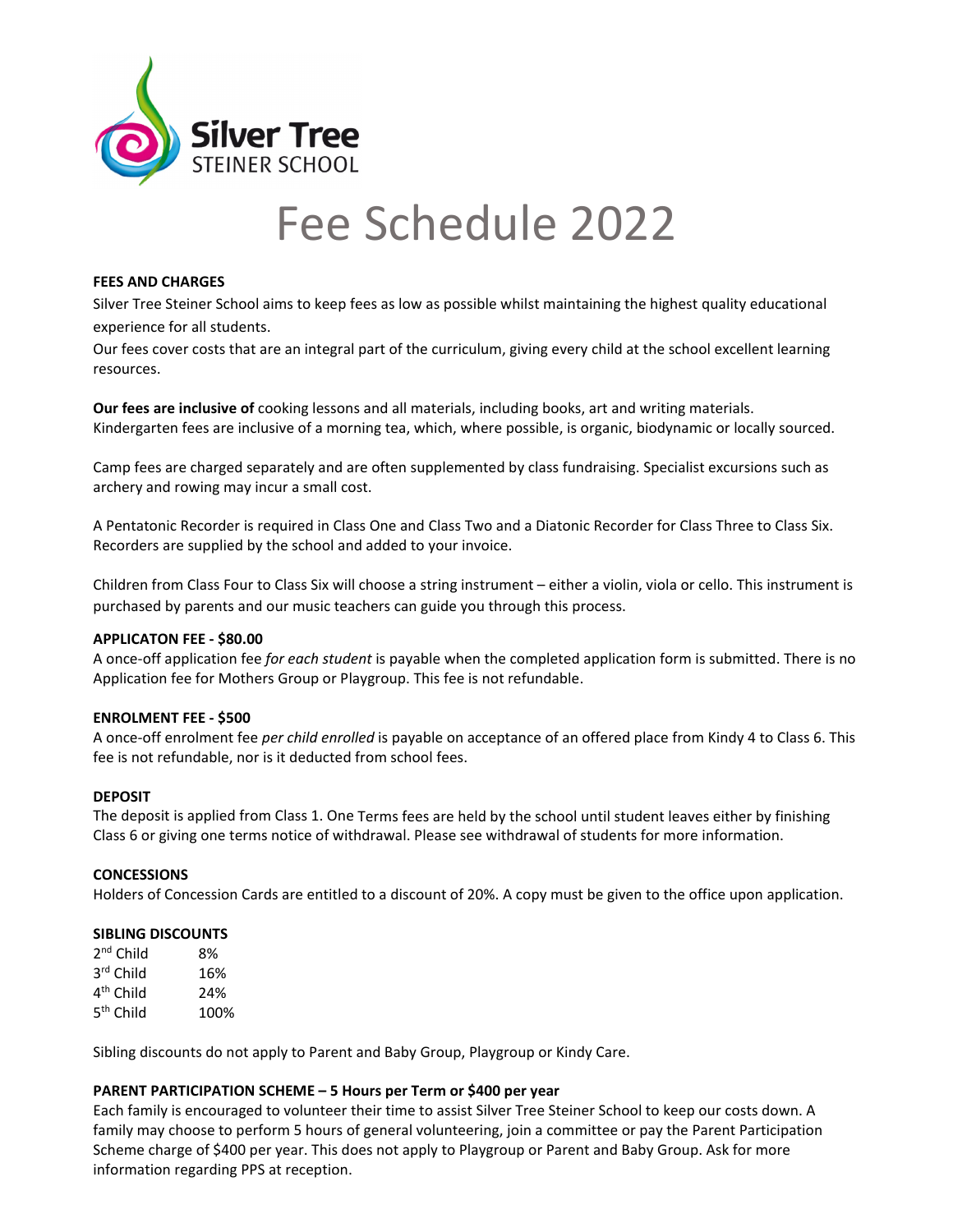## **PAYMENT METHODS**

At Silver Tree, it is a condition of enrolment that payment for tuition fees are made via a direct debit service called PaySmart. By using this service, administration costs are reduced, and we are able to pass this saving on to our families.

Payment via PaySmart does not apply to Parent and Baby Group or Playgroup. For those families who have older siblings attending Silver Tree and wish to add their Parent and Baby Group, Playgroup or Kindy Care fees onto their PaySmart direct debits, please contact the office.

For parents who enrolled before PaySmart was introduced and for Parent and Baby Group, Playgroup and Kindy Care payments, payments can be made at the school office or transferred to the school bank account listed below. Please use the Account Identifier noted on your statement as reference.

# **Bendigo Bank BSB: 633 000 A/C# 137 169 512.**

## **PAYMENT PLANS**

All new enrolments to the school must pay through PaySmart.

Payments with PaySmart are paid in the period between January and November on a weekly, fortnightly, monthly or quarterly basis.

Fees for Payment Plans can be found on the direct debit form.

#### **LATE PAYMENTS**

If school fees are late, attendance for extracurricular activities such as camps and excursions and attendance at graduation events may not be permitted.

If 2 terms are unpaid, it will be compulsory for families to setup a payment plan through PaySmart to avoid the accumulation of further outstanding fees.

The School reserves the right to take legal action for the recovery of fees not paid. Any expenses, costs or disbursements incurred by the School in recovering any outstanding monies, including debt collection agency fees and solicitor costs will be charged to the account.

#### **Continuance of enrolment cannot be guaranteed unless all outstanding fees and charges have been paid**

#### **DONATIONS TO THE BUILDING FUND**

You are invited to make a tax‐deductible donation to the Silver Tree Building fund, which will contribute to the growth of facilities available for your child. **Building Fund: BSB: 633 000 a/c # 140 071 069**

#### **WITHDRAWAL OF STUDENTS**

A period of one term's notice of withdrawal is to be provided by completing and returning the Exit Form to the office. The form can be found on the school website.

A term's fee will be charged if the exit form is not provided one term in advance.

If a student is withdrawing at the end of a term, notice must be provided by the end of week one of that term. If the student is withdrawing mid‐term, a total of 10 school weeks will be incurred from notice of intention to withdraw.

All enrolments are subject to review at the end of the first 6 weeks. If at or before this time parents and or/or the school decide that the child should be withdrawn, the family will be charged only for the 6‐week period. No discussion will be entered into if the school decides that the child should be withdrawn.

For further information on payment of fees, please contact our Bursar on bursar@silvertree.wa.edu.au.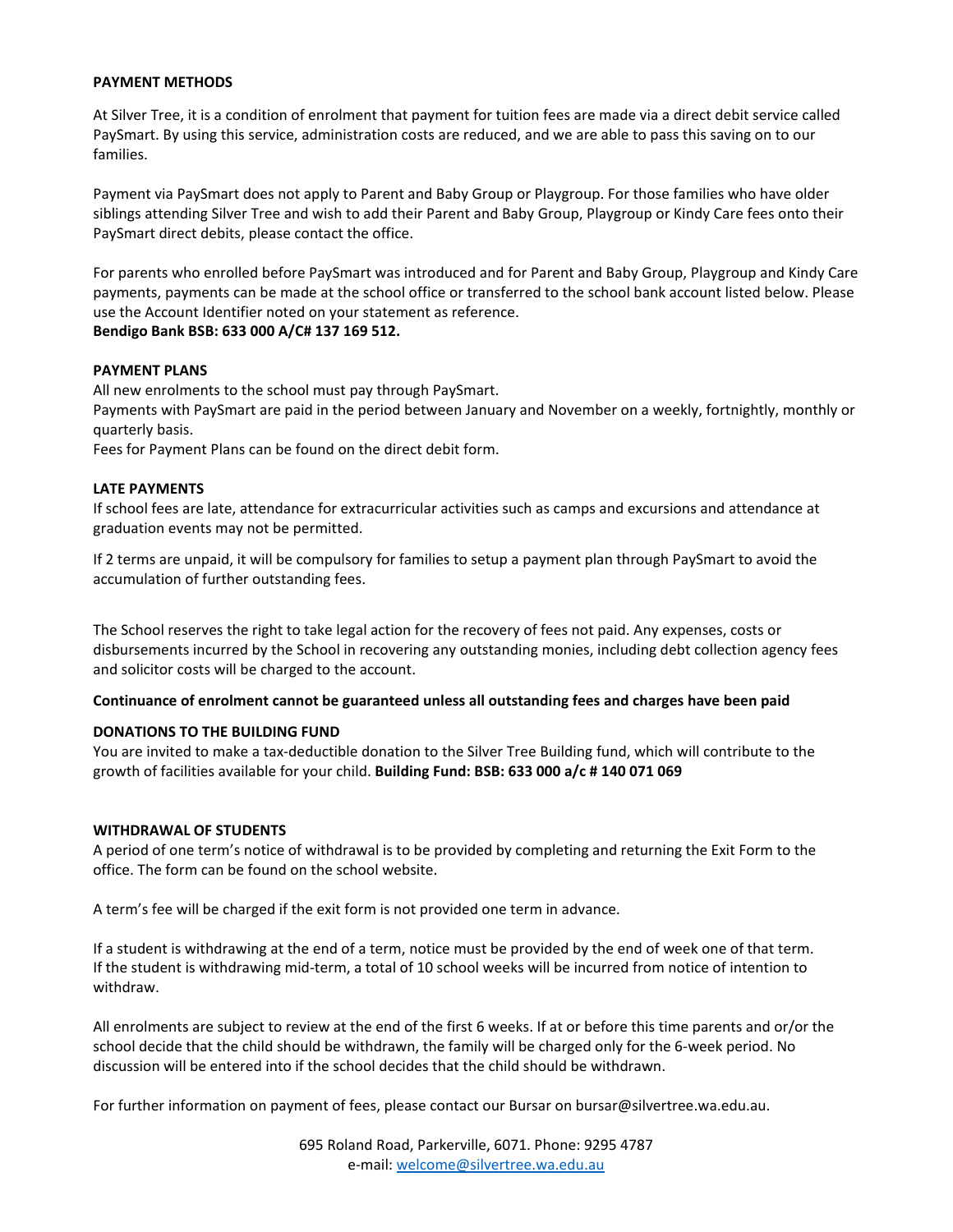|                                               |                                                                                                             | Per student upon Application/Enrolment |                       |                                       |                                      |                                      |                    |            |
|-----------------------------------------------|-------------------------------------------------------------------------------------------------------------|----------------------------------------|-----------------------|---------------------------------------|--------------------------------------|--------------------------------------|--------------------|------------|
| 2022 Fee Structure                            |                                                                                                             |                                        | (once only)           |                                       |                                      |                                      |                    |            |
|                                               |                                                                                                             |                                        |                       | Before Interview/to<br>join wait list | After interview - upon<br>acceptance | After interview upon<br>acceptance   | <b>School Fees</b> |            |
| Class Level/<br>Description                   | Age Group                                                                                                   | Description                            | <b>Times</b>          | <b>Application Fee</b>                | <b>Enrolment Fee</b>                 | Deposit                              |                    |            |
|                                               |                                                                                                             |                                        |                       | Not refundable                        | Not refundable                       | Credited or refunded<br>in last term |                    |            |
|                                               | For children turning 4 in Jan -                                                                             |                                        |                       |                                       |                                      |                                      | Per Year           | \$2,633.96 |
| Kindy 4                                       | Dec of that year                                                                                            | Woylies                                | 2 half day sessions   |                                       | \$500                                |                                      | Per Week           | \$54.87    |
| Kindy 5                                       | For children turning 5 in Jan -<br>Dec of that year                                                         | Possums                                | 4 half day sessions   |                                       |                                      |                                      | Per Year           | \$4,092.76 |
|                                               |                                                                                                             |                                        |                       |                                       |                                      |                                      | Per Week           | \$85.27    |
| Kindy 6                                       | For children turning 6 in Jan -<br>Dec of that year                                                         | Rainbows                               | Mon - Wed 8:30 - 3:15 |                                       |                                      |                                      | Per Year           | \$6,731.22 |
|                                               |                                                                                                             |                                        | Thu 8:30 - 2:15       |                                       |                                      |                                      | Per Week           | \$140.23   |
|                                               |                                                                                                             |                                        | Fri 8:30 - 12:30      |                                       |                                      |                                      |                    |            |
| Primary<br>$\left(\text{Class } 1 - 3\right)$ | For children turning 7 in Jan -<br>Dec of that year to children<br>turning 9 in Jan - Dec of that<br>year   | Primary                                | Mon, Tue, Wed, Fri    | \$80                                  |                                      |                                      |                    |            |
|                                               |                                                                                                             |                                        | $8:30 - 3:15$         |                                       |                                      |                                      | Per Year           | \$6,776.24 |
|                                               |                                                                                                             |                                        | Thu 8:30 - 2:15       |                                       |                                      | One Term                             | Per Week           | \$141.17   |
| Primary<br>$(Class 4 - 6)$                    | For children turning 10 in Jan<br>- Dec of that year to children<br>turning 12 in Jan - Dec of that<br>year | Primary                                | Mon, Tue, Wed, Fri    |                                       |                                      |                                      |                    |            |
|                                               |                                                                                                             |                                        | $8:30 - 3:15$         |                                       |                                      |                                      | Per Year           | \$7,643.90 |
|                                               |                                                                                                             |                                        | Thu 8:30 - 2:15       |                                       |                                      |                                      | Per Week           | \$159.25   |